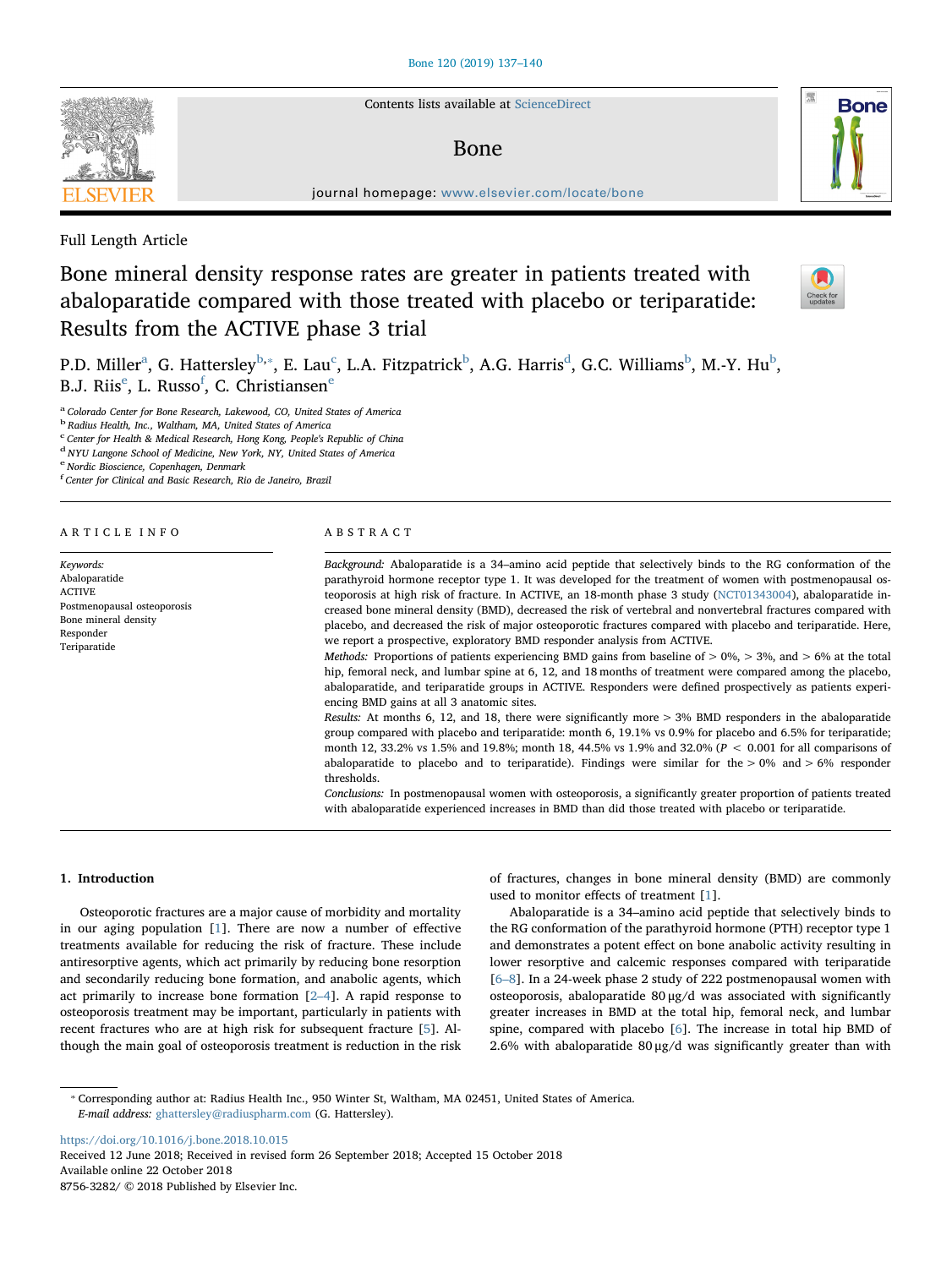teriparatide (0.5%;  $P = 0.006$ ). A post hoc analysis demonstrated that more women treated with abaloparatide had  $a > 3%$  BMD gain at the total hip (37%) than did those treated with teriparatide (16%,  $P < 0.02$ ) or placebo (15%,  $P < 0.04$ ). The 3% threshold was chosen for this phase 2 study to represent least significant change (LSC) to conform with prior responder analyses [[6](#page-3-3),9–[13\]](#page-3-4).

In the 18-month phase 3 Abaloparatide Comparator Trial in Vertebral Endpoints (ACTIVE, [NCT01343004](http://clinicaltrials.gov/show/NCT01343004)), abaloparatide increased BMD and decreased the risk of vertebral and nonvertebral fractures compared with placebo. In addition to blinded placebo and abaloparatide arms, ACTIVE included an open-label teriparatide arm. Abaloparatide increased BMD at nonvertebral sites and decreased the risk of major osteoporotic fractures compared with teriparatide [\[7\]](#page-3-5).

To determine if postmenopausal women with osteoporosis treated with an 18-month course of abaloparatide were more likely to respond to treatment with BMD gains than were those treated with either placebo or teriparatide, a prospectively planned responder analysis was performed in ACTIVE. Three responder thresholds were explored: > 3%, representing a recognized LSC;  $> 0$ %, representing any positive change; and  $> 6\%$ , representing a more robust threshold of positive change.

## 2. Methods

## 2.1. Study patients

ACTIVE enrolled 2463 postmenopausal women with osteoporosis and randomized them to receive either blinded daily injections of abaloparatide 80 μg or matching placebo or open-label daily injections of teriparatide 20 μg for 18 months. Inclusion and exclusion criteria and study design and methodology have been described in detail by Miller et al. [[7](#page-3-5)].

## 2.2. Responder analysis endpoints

The responder analysis was a prespecified exploratory endpoint comparing the proportion of patients experiencing BMD gains of >  $0\%$ ,  $> 3\%$ , and  $> 6\%$  from baseline at the total hip, femoral neck, and lumbar spine at 6, 12, and 18 months. A responder was defined as a patient with a gain in BMD at all 3 anatomic sites. The > 3% threshold was chosen based on dual-energy x-ray absorptiometry (DXA) scanner precision of approximately 1% corresponding to the LSC in BMD at the 95% confidence limits of 3% and to conform with responder analyses performed in other studies of drugs to treat osteoporosis [[6](#page-3-3),9–[14\]](#page-3-4). BMD was measured by DXA on approved scanners (Hologic, Bedford, MA, or GE Healthcare Lunar, Madison WI), and for each patient, the same scanner was used for all evaluations of BMD. If a scanner was changed during the course of the study, adjustments were made to correct differences between the old and new scanner (Bioclinica-Synarc, Newark, CA, USA).

## 2.3. Statistical analyses

The responder analysis included all patients in ACTIVE who had both a baseline BMD and a post-baseline BMD determination at the 18 month visit within the intent-to-treat (ITT) population. Patients who had missing BMD results at any of the 3 anatomic sites (total hip, femoral neck, lumbar spine) were not included in the "all-anatomic-sites" analysis, and no imputation of missing data was performed. BMD percent increases of  $> 0\%$ ,  $> 3\%$ , and  $> 6\%$  at all 3 anatomic sites were used as thresholds of response. BMD percent increases of  $> 0\%$ ,  $> 3\%$ , and > 6% were also calculated for individual anatomic sites, and included all patients with a baseline and post-baseline assessment at the respective anatomic site.

The  $\chi^2$  test was used to explore the differences in the proportion of responders between 2 treatment groups compared at each visit for each

#### <span id="page-1-0"></span>Table 1

Demographics and baseline characteristics of ACTIVE study participants included in responder [a](#page-1-1)nalysis<sup>a</sup>

|                                           | Placebo<br>$(n = 650)$ | Abaloparatide<br>$(n = 613)$ | Teriparatide<br>$(n = 660)$ |
|-------------------------------------------|------------------------|------------------------------|-----------------------------|
| Age, mean (SD), years                     | 68.6 (6.3)             | 68.7 (6.6)                   | 68.5(6.3)                   |
| Time since menopause,<br>mean (SD), years | 19.7 (7.9)             | 20.3(8.2)                    | 20.0(8.0)                   |
| Weight, mean (SD), kg                     | 61.2(10.0)             | 61.2(9.9)                    | 61.1 (10.2)                 |
| Body mass index, mean                     | 25.0(3.5)              | 25.0(3.5)                    | 25.1(3.6)                   |
| (SD)                                      |                        |                              |                             |
| Race, n (%)                               |                        |                              |                             |
| White                                     | 507 (78.0)             | 481 (78.5)                   | 513 (77.7)                  |
| Asian                                     | 115 (17.7)             | 106 (17.3)                   | 122 (18.5)                  |
| Black or African                          | 18(2.8)                | 20(3.3)                      | 13(2.0)                     |
| American                                  |                        |                              |                             |
| Other                                     | 10(1.5)                | 6(1.0)                       | 12(1.8)                     |
| BMD T-score, mean                         |                        |                              |                             |
| (SD)                                      |                        |                              |                             |
| Total hip                                 | $-1.9(0.77)$           | $-1.9(0.73)$                 | $-1.8(0.75)$                |
| Femoral neck                              | $-2.2(0.68)$           | $-2.1(0.63)$                 | $-2.1(0.66)$                |
| Lumbar spine                              | $-2.9(0.83)$           | $-2.9(0.88)$                 | $-2.9(0.89)$                |
| Prevalent vertebral                       | 152 (23.4)             | 132 (21.5)                   | 181 (27.4)                  |
| fracture, $n$ $(\%)$                      |                        |                              |                             |

Abbreviations: BMD, bone mineral density; SD, standard deviation.

<span id="page-1-1"></span><sup>a</sup> Includes 1923 patients in intent-to-treat population who had BMD determinations at all 3 anatomic sites at baseline and at 18 months (78% of the ACTIVE ITT population).

degree of response. The Fisher's exact test was used if the number of responders was fewer than 5 in any of the 3 treatment groups. No multiplicity adjustments to the P values were used.

#### 3. Results

#### 3.1. Patient disposition and demographics

Patient disposition and demographic characteristics in ACTIVE have been previously published [[7](#page-3-5)]. Briefly, 2463 women were enrolled at 28 centers in 10 countries and randomized to receive abaloparatide  $(n = 824)$ , placebo  $(n = 821)$ , or teriparatide  $(n = 818)$ . The mean age was 68.8 years, and baseline mean femoral neck BMD T-score was −2.1. Baseline demographic characteristics were similar among treatment arms. A total of 1923 (78%) patients had BMD determinations at all 3 anatomic sites at baseline and at 18 months and are included in this analysis. Baseline characteristics for these patients ([Table 1\)](#page-1-0) were similar to those of the overall study population.

## 3.2. BMD responders at all 3 anatomic sites (total hip, femoral neck, lumbar spine)

[Fig. 1](#page-2-0) shows the proportion of patients in each treatment group who were all-anatomic-site responders at each treatment visit (months 6, 12, and 18). At each visit, a significantly greater proportion of patients treated with abaloparatide were responders at each of the thresholds  $(> 0\%, > 3\%, \text{ and } > 6\%)$  compared with both placebo and teriparatide treatment. For example, applying  $a > 3%$  threshold, 116 (19.1%) patients treated with abaloparatide had increases in BMD at all 3 anatomic sites compared with 6 (0.9%) for placebo and 43 (6.5%) for teriparatide at 6 months. Corresponding values at month 12 were 203 (33.2%) abaloparatide patients compared with 10 (1.5%) placebo and 130 (19.8%) teriparatide patients, and at month 18, there were 273 (44.5%) abaloparatide patients compared with 12 (1.8%) placebo and 211 (32.0%) teriparatide patients who met the LSC. At all timepoints, significantly more patients responded with  $a > 3\%$  increase at all 3 anatomic sites to abaloparatide than to placebo or to teriparatide  $(P < 0.001)$ .

At 6% threshold, findings were similar: at 6 months, 14 (2.3%)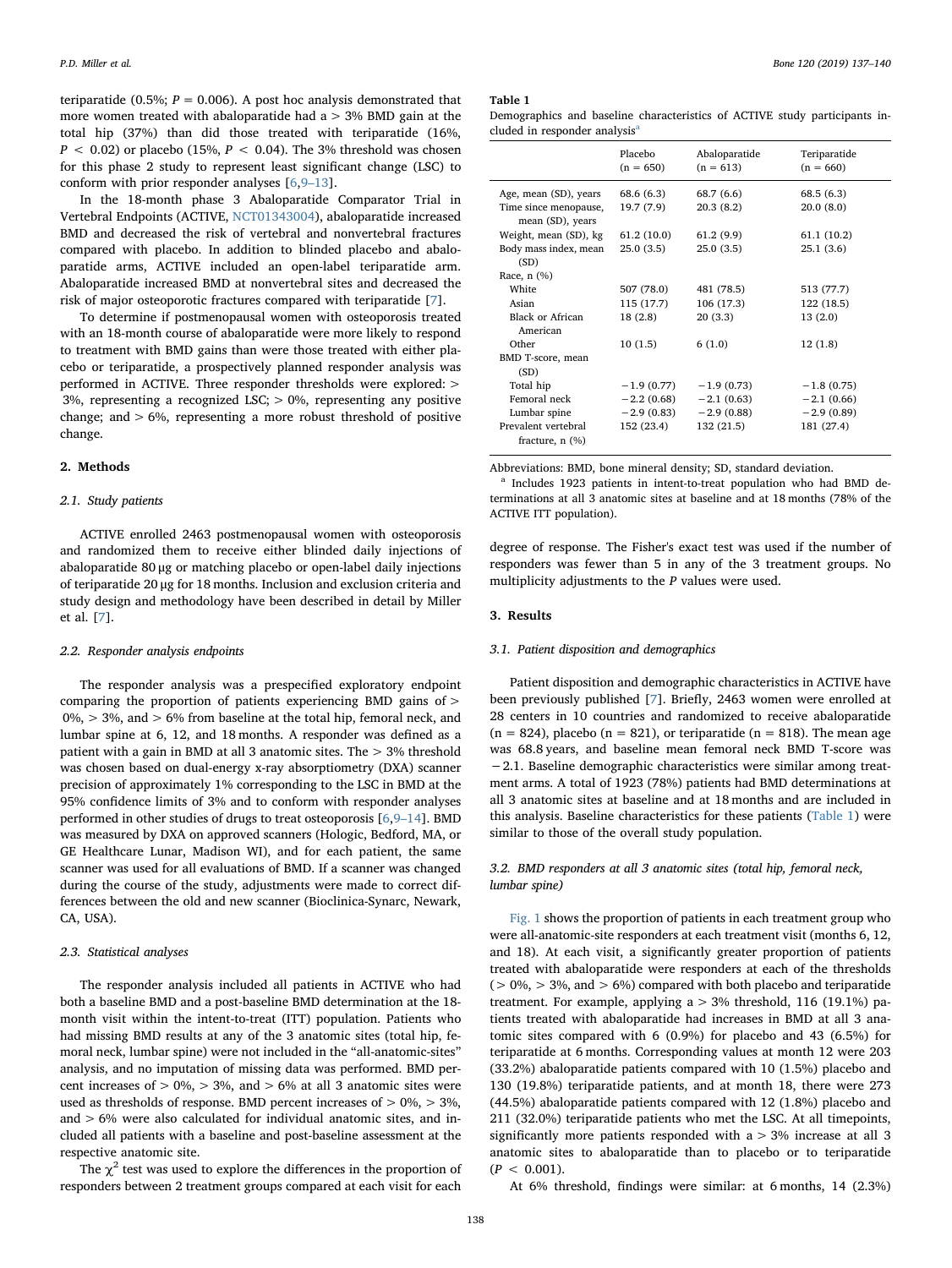<span id="page-2-0"></span>

Fig. 1. Proportion of responders.

Response rates for placebo, abaloparatide, and teriparatide defined as BMD increases  $> 0\% > 3\%$ , and  $> 6\%$  from baseline at all 3 anatomic sites (total hip, femoral neck, lumbar spine). The analyses were performed at 6, 12, and 18 months of the ACTIVE study. The numbers of evaluable patients were placebo,  $n = 650$  at months 6, 12, 18; abaloparatide,  $n = 609$  at month 6,  $n = 612$ at month 12, and  $n = 613$  at month 18; teriparatide,  $n = 657$  at months 6 and 12 and  $n = 660$  at month 18.

 $*P < 0.001$  abaloparatide or teriparatide vs placebo;  $*P < 0.001$  abaloparatide vs teriparatide;  $^{\ddagger}P$  < 0.01 abaloparatide vs teriparatide;  $^{\$}P$  < 0.05 abaloparatide vs teriparatide.

Abbreviation: BMD, bone mineral density.

abaloparatide patients had  $a > 6\%$  in BMD at all 3 anatomic sites compared with 0 placebo and 2 (0.3%) teriparatide patients. At 12 months, 52 (8.5%) abaloparatide patients, 0 placebo, and 19 (2.9%) teriparatide patients were responders, and at 18 months, 82 (13.4%) abaloparatide, 1 placebo (0.2%), and 46 (7.0%) teriparatide patients were responders. At all 3 timepoints, significantly more patients responded to abaloparatide  $> 6\%$  than to placebo or to teriparatide  $(P < 0.001$  for all comparisons between abaloparatide and teriparatide except for  $P = 0.002$  at 6 months).

## 3.3. BMD increases at individual anatomic sites

[Fig. 2](#page-2-1) displays the proportion of patients who met each BMD increase threshold ( $> 0\%$ ,  $> 3\%$ , and  $> 6\%$ ) at each anatomic site (total hip, femoral neck, and lumbar spine) at 6, 12, and 18 months. Significantly greater proportions of patients treated with abaloparatide met each BMD increase threshold at each anatomic site and each timepoint than did patients who received placebo (all  $P < 0.001$ ).

At the total hip and femoral neck, there were significantly more patients with > 3% increases at each timepoint among the abaloparatide group than among the teriparatide group. At the total hip, significantly more patients met the more robust increase threshold of > 6% with abaloparatide than with teriparatide at each timepoint: 7.9% vs 3.3% at 6 months; 19.0% vs 10.5% at 12 months; and 26.3% vs 18.5% at 18 months, all  $P < 0.001$ . At the femoral neck, the proportions of patients meeting the > 6% threshold with abaloparatide vs teriparatide were 9.7% vs 3.8% at 6 months; 16.1% vs 9.9% at 12 months; and 23.1% vs 15.0% at 18 months, all P < 0.001.

At the lumbar spine, there were significantly more patients who met all 3 BMD increase thresholds at 6 months among those treated with abaloparatide than with teriparatide (all  $P \le 0.003$ ). There were also significantly more patients meeting the  $> 6\%$  threshold with abaloparatide vs teriparatide at 12 months ( $P = 0.002$ ). All other comparisons between abaloparatide and teriparatide for lumbar spine BMD were not significant.

<span id="page-2-1"></span>

Fig. 2. Proportions of patients with each of 3 levels of BMD change at each anatomic site by timepoint measured.

Proportion of patients<sup>§</sup> who achieved > 0% (panel A), > 3% (panel B), and > 6% (panel C) BMD increase at total hip, femoral neck, and lumbar spine, by treatment month.

 $*P < 0.001$  abaloparatide or teriparatide vs placebo;  $^{\dagger}P < 0.001$  abaloparatide vs teriparatide;  $^{*}P$  < 0.01 abaloparatide vs teriparatide.

<sup>§</sup>For all panels: placebo,  $n = 651$  for total hip and femoral neck, and  $n = 650$ for lumbar spine; abaloparatide,  $n = 615$  for total hip and femoral neck except at month 6 ( $n = 611$ ), and  $n = 614$ , 616, and 617 for lumbar spine at months 6, 12, and 18; teriparatide,  $n = 660$  for total hip and femoral neck except at month 6 ( $n = 658$ ), and  $n = 663$ , 662, and 665 for lumbar spine at months 6, 12, and 18.

Abbreviation: BMD, bone mineral density.

#### 4. Discussion

In this analysis, more patients in the abaloparatide group met the definition of a responder, defined prospectively as patients who